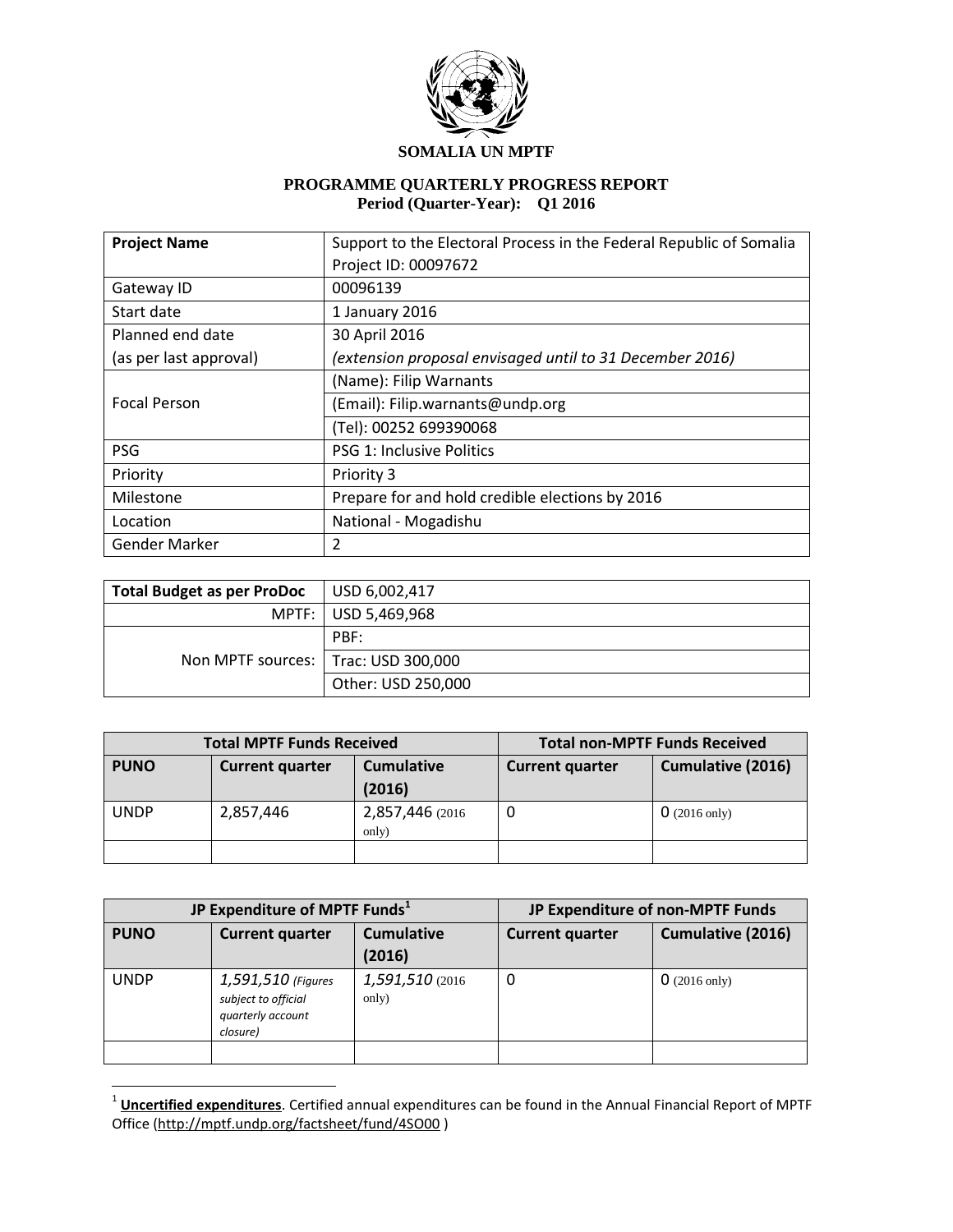

### **SITUATION UPDATE**

- The UNSOM/UNDP "Joint Programme for Support to the Electoral Process in the Federal Republic of Somalia" supports Somalia to prepare for and hold credible elections in Somalia through the provision of capacity development support to the National Independent Electoral Commission (NIEC) and the Ministry of Interior and Federal Affairs (MOIFA), the development of the legal electoral framework, electoral public outreach, the conduct of an electoral process in 2016 and preparations for universal elections in the future. The Joint Programme has adopted a twin track approach ensuring even focus is given to the short-term 2016 process as well as longer-term electoral capacity building.
- In December 2015, the Joint Programme was extended by the Board until 31 March 2016 in anticipation of a substantial programme document that includes the full scope of the 2016 electoral process. Given the pending lack of consensus and political uncertainty, the Board later approved a no-cost extension until 30 April 2016. Once the Government has reached an agreement with all federal states, the Joint Programme will complete the detailed programme document that covers the 2016 electoral process as well as preparations for universal elections in 2020.
- During the first quarter of 2016, discussions between the Federal Government of Somalia (FGS) and existing and emerging federal states continued to find a consensus amongst all Somali state partners on the electoral model in 2016 when the term of the Federal Parliament ends in August. Negotiations among Somali leaders in Kismayo and Mogadishu in January 2016 did not yield an agreement. Therefore, on 28 January 2016, the FGS announced a decision on the electoral model that includes a power-sharing formula between Somalia's clans. This decision was welcomed by the High-Level Partnership Forum in Istanbul in February 2016, which also called for preparations for universal (oneperson one-vote) elections in 2020. On 3 April 2016 the FGS and Puntland signed an agreement paving the way for detailed planning and implementation of the electoral process in 2016 and preparations for universal elections in 2020. This is expected to allow the Joint Programme to finalize and present in April a comprehensive programme document and subsequent annual work plan for the entire year.

# **QUARTERLY PROGRESS REPORT RESULTS MATRIX (Q1)**

# **OUTCOME STATEMENT**

**"Somalia is enabled to conduct an electoral process in 2016 and to prepare for and hold universal (one person one vote) elections in the longer term through the provision of support to the National Independent Electoral Commission (NIEC), the development of the legal framework for elections and support to promote better understanding of the electoral process."**

**Output 1**: **The institutional capacity of the NIEC is developed to fulfil its mandate to prepare for and conduct**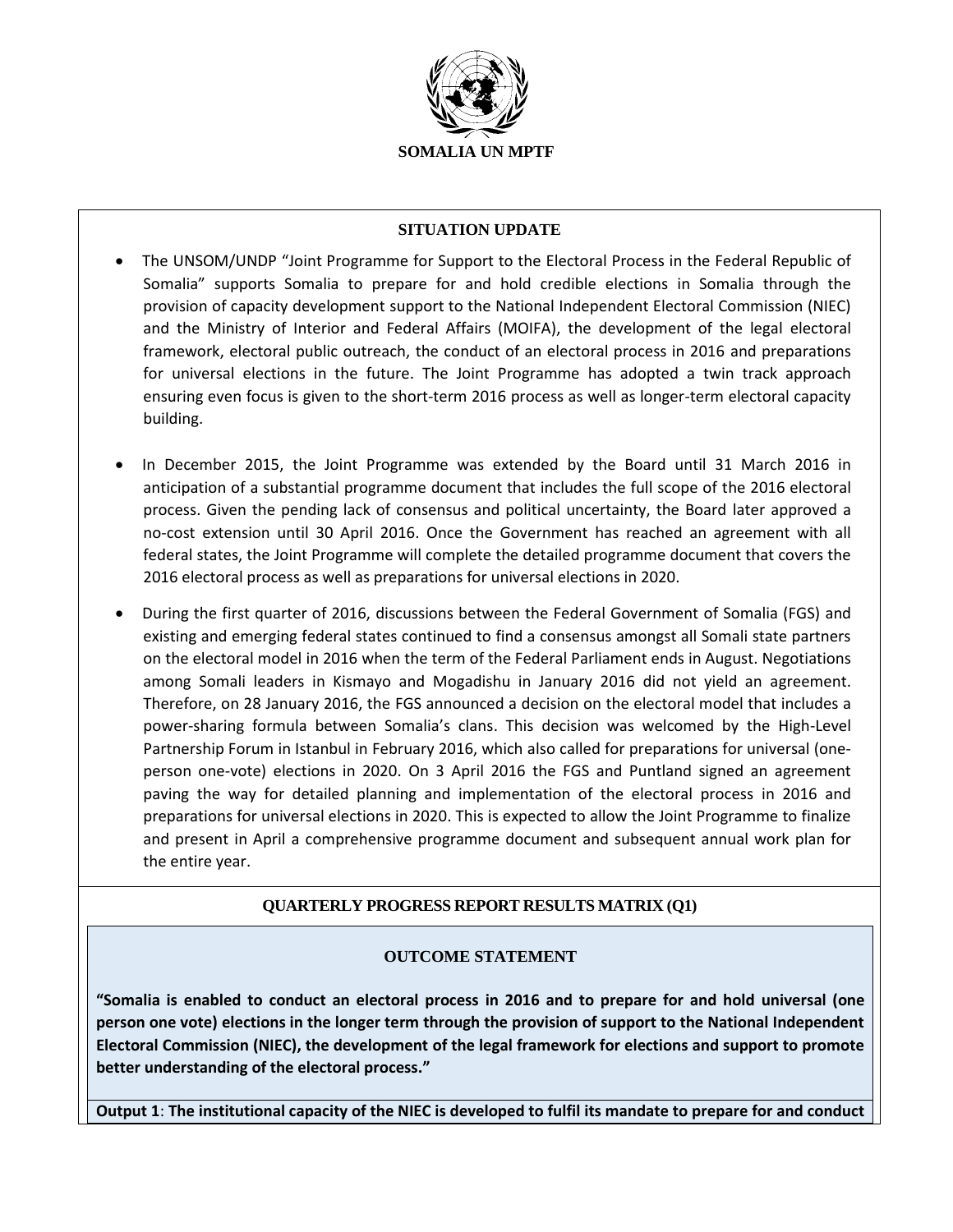

| electoral operations.                                                                                                                       |                                                                                                                              |                     |                   |  |  |  |  |  |
|---------------------------------------------------------------------------------------------------------------------------------------------|------------------------------------------------------------------------------------------------------------------------------|---------------------|-------------------|--|--|--|--|--|
| PROGRESS ON OUTPUT INDICATOR <sup>2</sup>                                                                                                   |                                                                                                                              |                     |                   |  |  |  |  |  |
| <b>INDICATOR</b>                                                                                                                            | <b>TARGET (Q1 2016)</b>                                                                                                      | <b>THIS QUARTER</b> | <b>CUMULATIVE</b> |  |  |  |  |  |
|                                                                                                                                             |                                                                                                                              |                     | 2016              |  |  |  |  |  |
| The extent to which the NIEC's                                                                                                              | The NIEC is operational and                                                                                                  | <b>YES</b>          | <b>YES</b>        |  |  |  |  |  |
| institutional capacity is developed                                                                                                         | initial institutional capacity                                                                                               |                     |                   |  |  |  |  |  |
| in place                                                                                                                                    |                                                                                                                              |                     |                   |  |  |  |  |  |
| Sources of evidence (as per current QPR)                                                                                                    |                                                                                                                              |                     |                   |  |  |  |  |  |
| 1. Workshop reports:                                                                                                                        |                                                                                                                              |                     |                   |  |  |  |  |  |
| a)                                                                                                                                          | NIEC - Civil society and intellectuals workshop on 2016 elections (15 January)                                               |                     |                   |  |  |  |  |  |
| b)                                                                                                                                          | Strategic workshop for Arab EMBs (10 to 13 February), including official invitation to the NIEC to join as a                 |                     |                   |  |  |  |  |  |
| member the Arab EMBs                                                                                                                        |                                                                                                                              |                     |                   |  |  |  |  |  |
| c) Gender Responsive Elections (18 February)                                                                                                |                                                                                                                              |                     |                   |  |  |  |  |  |
| d)                                                                                                                                          | Governance and Leadership training (22-25 February 2016)<br>Voter Registration Study Tour to South Africa (03-07 March 2016) |                     |                   |  |  |  |  |  |
| e)                                                                                                                                          | Human Rights and Elections Workshop (13-15 March 2016)                                                                       |                     |                   |  |  |  |  |  |
| f)<br>2. NIEC Facebook page: https://www.facebook.com/GuddigaMadaxabannaan                                                                  |                                                                                                                              |                     |                   |  |  |  |  |  |
| 3. Vacancy advertisements for the positions of NIEC Secretary-General/CEO and 4 advisors (Hiiraan Online,                                   |                                                                                                                              |                     |                   |  |  |  |  |  |
| Radiomuqdisho)                                                                                                                              |                                                                                                                              |                     |                   |  |  |  |  |  |
| 4. Letter of Agreement between NIEC and UNDP                                                                                                |                                                                                                                              |                     |                   |  |  |  |  |  |
|                                                                                                                                             |                                                                                                                              |                     |                   |  |  |  |  |  |
| Output 2: MoIFA supported in its electoral related democratization role                                                                     |                                                                                                                              |                     |                   |  |  |  |  |  |
| The extent to which MOIFA's                                                                                                                 | MOIFA's electoral capacity                                                                                                   | <b>YES</b>          | <b>YES</b>        |  |  |  |  |  |
| electoral-support<br>capacity<br>is                                                                                                         | is enhanced                                                                                                                  |                     |                   |  |  |  |  |  |
| developed                                                                                                                                   |                                                                                                                              |                     |                   |  |  |  |  |  |
| Sources of evidence (as per current QPR)                                                                                                    |                                                                                                                              |                     |                   |  |  |  |  |  |
| 1. Letter of Agreement between MOIFA and UNDP to support the establishment of the Logistics Cell                                            |                                                                                                                              |                     |                   |  |  |  |  |  |
|                                                                                                                                             |                                                                                                                              |                     |                   |  |  |  |  |  |
| Output 3: Legal framework for elections and referendum developed                                                                            |                                                                                                                              |                     |                   |  |  |  |  |  |
| Progress on development of the                                                                                                              | Progress on the submission                                                                                                   | <b>YES</b>          | <b>YES</b>        |  |  |  |  |  |
| electoral laws                                                                                                                              | of the Political Party Law                                                                                                   |                     |                   |  |  |  |  |  |
|                                                                                                                                             | and on the formulation of                                                                                                    |                     |                   |  |  |  |  |  |
|                                                                                                                                             | the electoral lexicon                                                                                                        |                     |                   |  |  |  |  |  |
| Sources of evidence (as per current QPR)                                                                                                    |                                                                                                                              |                     |                   |  |  |  |  |  |
| 2. Political Parties draft bill                                                                                                             |                                                                                                                              |                     |                   |  |  |  |  |  |
| 3.                                                                                                                                          |                                                                                                                              |                     |                   |  |  |  |  |  |
| Printed publications of NIEC Law (English and Somali versions)<br>Draft document with the electoral lexicon (Somali, English, Arabic)<br>4. |                                                                                                                              |                     |                   |  |  |  |  |  |
|                                                                                                                                             |                                                                                                                              |                     |                   |  |  |  |  |  |
| Output 4: Increased public and stakeholder understanding of electoral processes and electoral legal                                         |                                                                                                                              |                     |                   |  |  |  |  |  |
| framework through civic education.                                                                                                          |                                                                                                                              |                     |                   |  |  |  |  |  |
| Number of inclusive stakeholder                                                                                                             | Development<br>Public<br>of                                                                                                  | <b>YES</b>          | <b>YES</b>        |  |  |  |  |  |
| engagement and public outreach                                                                                                              | Outreach programmes for                                                                                                      |                     |                   |  |  |  |  |  |

 $\frac{1}{2}$  Fill in only the numbers or yes/no; no explanations to be given here.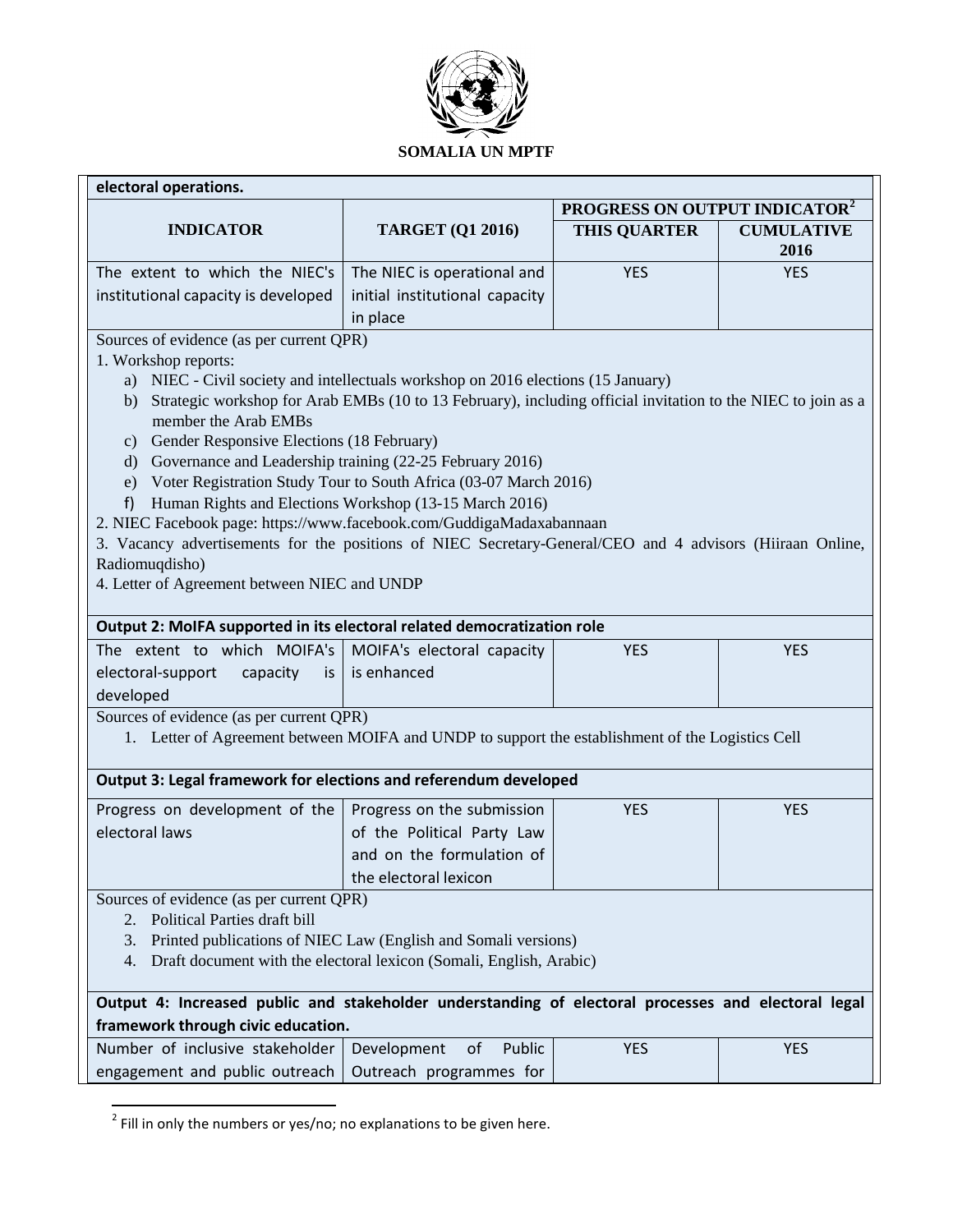

### **SOMALIA UN MPTF**

| planned<br>and<br>programmes                                                               | the 2016 process has been                                                                             |  |  |  |  |  |  |
|--------------------------------------------------------------------------------------------|-------------------------------------------------------------------------------------------------------|--|--|--|--|--|--|
| implemented, including gender                                                              | initiated                                                                                             |  |  |  |  |  |  |
| mainstreaming                                                                              |                                                                                                       |  |  |  |  |  |  |
| Sources of evidence (as per current QPR)                                                   |                                                                                                       |  |  |  |  |  |  |
| <b>Draft Public Outreach Strategy</b>                                                      |                                                                                                       |  |  |  |  |  |  |
| 2.                                                                                         | Call for expression of interest and Evaluation Form of media companies and suppliers for provision of |  |  |  |  |  |  |
| printing and promotional material products                                                 |                                                                                                       |  |  |  |  |  |  |
|                                                                                            |                                                                                                       |  |  |  |  |  |  |
| Output 5: Support to the 2016 electoral process                                            |                                                                                                       |  |  |  |  |  |  |
| Decision on the electoral<br>The extent of support to the 2016<br><b>YES</b><br><b>YES</b> |                                                                                                       |  |  |  |  |  |  |
| electoral process as supported by                                                          | model<br>and<br>subsequent                                                                            |  |  |  |  |  |  |
| the UN                                                                                     | implementation plan                                                                                   |  |  |  |  |  |  |
| $\sim$<br>$\cdot$ $\cdot$<br>$\sim$ $\sim$ $\sim$ $\sim$<br>$\sim$ $\sim$                  |                                                                                                       |  |  |  |  |  |  |

Sources of evidence (as per current QPR)

Official Communiqués and/or Press Statements:

- 1. 28 January 2016: Communiqué on the Decision of the Federal Government of Somalia regarding the electoral model
- 2. 28 January 2016: Press release by the UN Secretary-General welcoming the Decision of the FGS
- 3. 24 February 2016: Istanbul HLPF Communiqué on the 2016 Implementation Plan and 2020 Roadmap
- 4. 3 April 2016: Communiqué regarding the agreement between Puntland and FGS on the implementation of the 2016 electoral process

# **NARRATIVE**

### **Output 1**: **The institutional capacity of the NIEC is developed to fulfil its mandate to prepare for and conduct electoral operations.**

One of the key objectives of the Joint Programme is to develop long-term electoral and institutional capacity of the nascent NIEC, established in 2015. In its communiqué in February 2016 the High-Level Partnership Forum in Istanbul referred explicitly to the NIEC as the institution to support the universal "one‐person one‐vote" elections by 2020.

To build the institutional capacity of the nascent NIEC, the Joint Programme has been advising the Commission on an efficient and effective future structure for its Secretariat to prepare for the eventual delivery of universal elections. The Joint Programme also has been assisting the Commissioners during this reporting period with forming thematic clusters in line with the future structure of the Secretariat in order to gain expertise in specific areas of election administration and to divide their workload. On a rotating basis, the Commissioners will lead processes in one of the three clusters of 'Outreach and Policy', 'Electoral Operations' and 'Administration and Finance'. In March, the NIEC advertised the vacancy for the position of Secretariat-General.

To enhance the Commissioners' skills and knowledge in electoral matters, in leadership and in governance, the Joint Programme has provided the NIEC the following trainings, workshops and study tours during the first quarter of the year:

 On 15 January, the NIEC conducted a workshop for civil society and intellectuals on issues surrounding the 2016 electoral process. The workshop contributes to Somalia's democratization process and has enabled the NIEC to establish relationships with different members of civil society, representatives of the yet to be recognized/approved Somali political parties, women and business people of different ages, backgrounds and, areas of Somalia.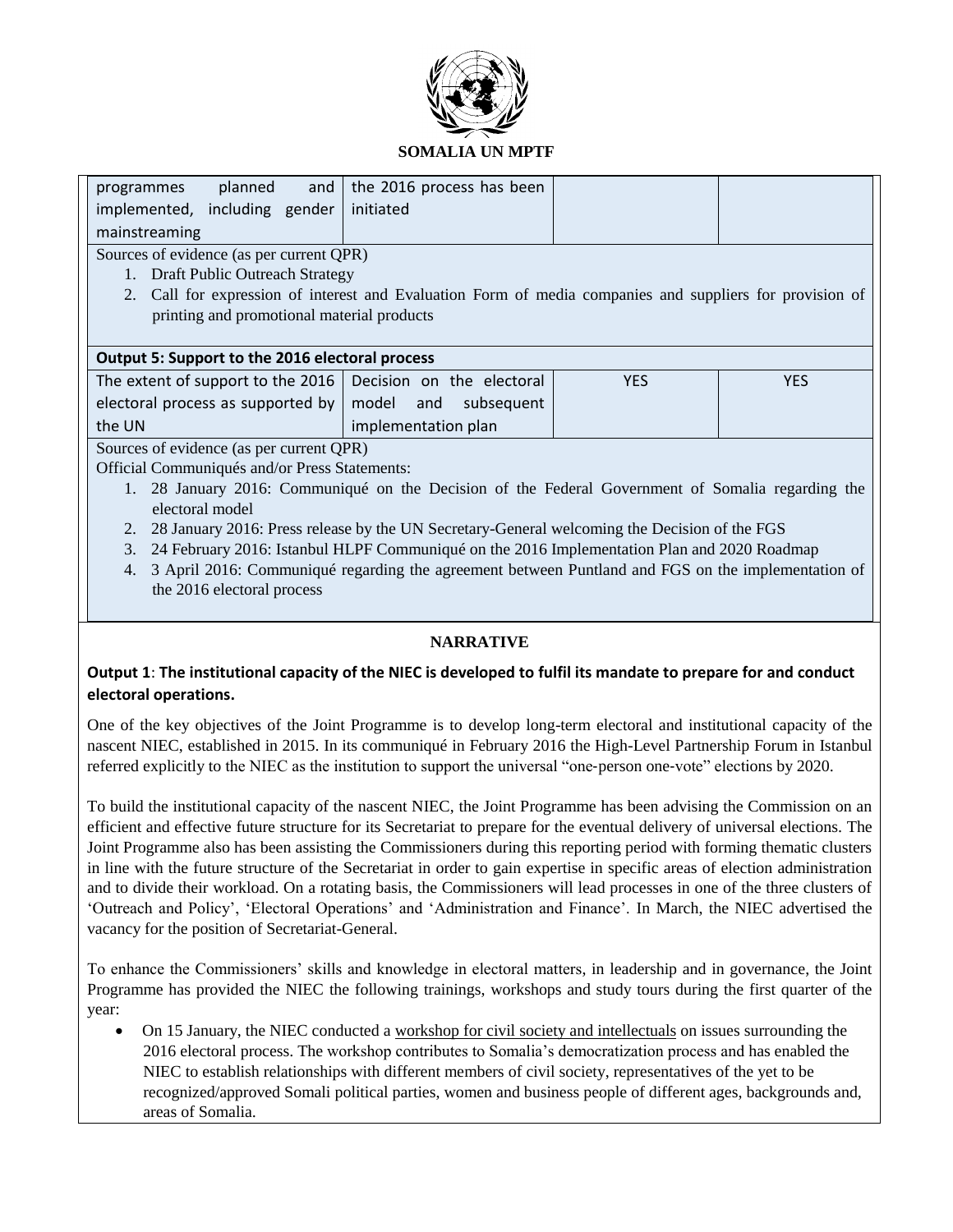

- On 7 February, the Joint Programme conducted a media and communication training for the NIEC Commissioners to enhance their public communication skills and enabled them to initiate a public outreach plan for future electoral operations.
- From 10 -13 February, the NIEC attended in Jordan the strategic workshop for Arab Election Management Bodies (EMBs), co-organized by UNDP/Global Programme for Electoral Cycle Support for the Arab region. As a demonstrable result of the workshop, the NIEC was formally invited to join as a full member the Arab EMBs Organization.
- On 18 February, the Joint Programme conducted training for NIEC Commissioners on 'Gender Responsive Elections'. The workshop was a result of collaboration amongst UN gender experts and focal persons from the Joint Programme for Electoral Support, the UNSOM/UNDP Rule of Law & Security Institutions Group (ROLSIG), the UN Resident Coordination Office (RCO) and UNDP CO.
- From 22 to 25 February, the Joint Programme, together with UNDP's State Formation Programme organized a Governance and Leadership workshop in Nairobi for NIEC Commissioners, the Boundary and Federation Commission (BFC), MOIFA and State Ministers from Kismayo and Gulmaduuq. The workshop aimed at enhancing leadership skills and underscoring the importance of governance structures and frameworks. This workshop also enabled the different participants to establish informal relationships and exchange ideas.
- From 2 7 March, supported by the Joint Programme, three NIEC Commissioners were invited by the South African Election Commission for a Voter Registration Study Tour. The tour, which included visits to registration stations, allowed the Commissioners to witness first-hand the process and challenges of a voter registration process. With voter registration being part of the 2020 roadmap, the study tour provided valuable insights into the role and work of the election commission and the secretariat, how planning and legislative procedures are applied on the ground, and how oversight mechanisms work amongst electoral staff.
- From 13 to 15 March, supported by the Joint Programme, two Commissioners attended a Human Rights & Elections Workshop in Jordan, organized by UNDP/GPEC's Arab regional programme. To better understand the role of National Human Rights Institutions in elections, the Arab Network for National Human Rights Institutions (NHRI) had invited the NIEC to the conference to raise awareness on human rights and elections, focusing on the role of NHRIs in promoting and protecting human rights during the electoral cycle. NIEC Commissioner Khadija Osoble Ali delivered a presentation concerning "Transparency, Access to Information and Media Monitoring" during a session on "Freedom of opinion and expression". On 24 March, the Joint Programme provided financial management and procurement training for the NIEC, in order to assist them with the implementation of the Letter of Agreement (LOA) signed with UNDP in accordance with procedures and financial transparency guidelines.

The Joint Programme has been supporting the NIEC's external relations and public outreach activities. In January, the NIEC held a workshop with Somali intellectuals to strengthen dialogue and outreach with civil society and key stakeholders. In March, the NIEC launched its Facebook page while it is also in the process of developing a website, which is expected to go live in the upcoming period as a key portal of information about the Commission's activities and mandate. To inform partners about its mandate, in January the Joint Programme has assisted the NIEC with printing 500 booklets of the NIEC law in English and Somali to share with stakeholders. This all fits in a wider strategy supported by the Joint Programme to communicate to stakeholders about the NIEC and its role, and to enhance relations with other national actors in the building of the country's long-term electoral capacity.

### **Output 2: MoIFA supported in its electoral related democratization role**

MOIFA plays a central role in supporting Somalia's democratic transition, through its coordination and operational role in the 2016 electoral process; its lead role in developing the legal framework for universal elections; and contributions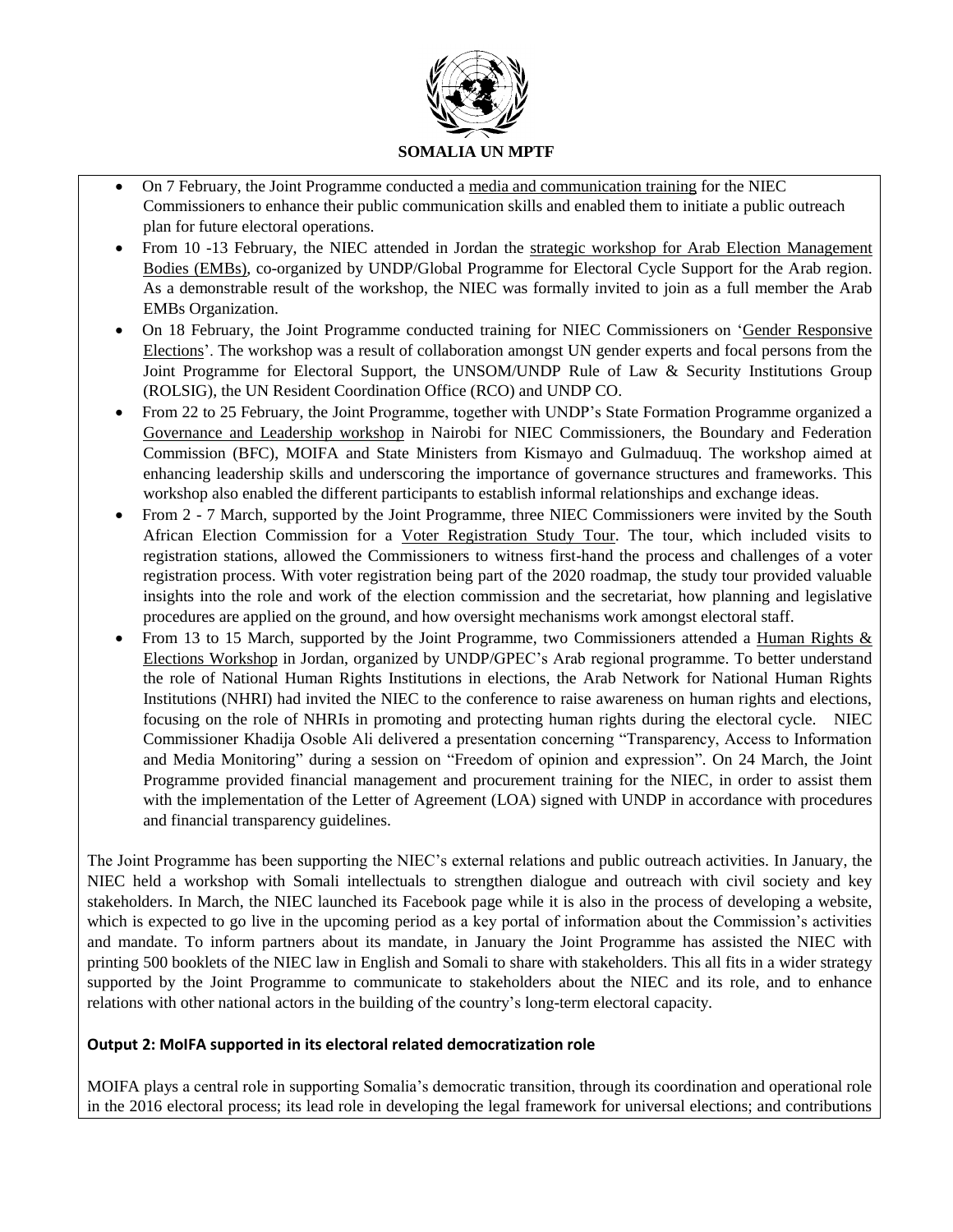

to raising public awareness and civic education on the democratization process. The Joint Programme therefore provides capacity development assistance to MOIFA's electoral tasks. In addition to a national senior electoral advisor already embedded at the Ministry, the Joint Programme also supported five other national advisors to the Ministry in the first quarter of 2016: Legal, Public Outreach, Planning and M&E, Operations Management and Admin officer. This enabled MOIFA to establish, with support from the Joint Programme, a Logistics Cell to take the lead for operational preparations concerning the electoral process, including supporting logistical arrangements for the National Leadership Forum (NLF) consisting of Somali leaders of the FGS and the Federal States (see output 5). As part of UNDP's support to the Government across individual programmes, this Logistics Cell has been established in coordination and cooperation with the Joint Programme for Electoral Support and UNDP's State Formation Programme, in order to strengthen MOIFA's logistical capacity to organize, across different UNDP programmes, similar operations related to convening consultative fora with Somali leaders from various regions and states.

In February, with UNDP's State Formation Programme, the Electoral Support Joint Programme organized a Governance and Leadership workshop in Nairobi for members of MOIFA, NIEC, BFC, and State Ministers from Kismayo and Gulmaduuq to strengthen leadership skills (see output 1). The Joint Programme prepared to conduct a BRIDGE workshop for MOIFA on the legal framework in January but was temporarily postponed due to the state formation process in the regions of Hiraan and Middle Shabelle. BRIDGE (Building Resources In Democracy, Governance and Elections) is an internationally recognized electoral training course.

### **Output 3: Legal framework for elections and referendum developed**

In late February 2016, the Council of Ministers submitted a draft bill on the Political Parties to the National Federal Parliament. The Joint Programme had supported MOIFA in late 2015 to organize a consultative workshop with stakeholders and representatives from civil society across the country to receive feedback on the draft law. As part of the 2020 Roadmap for the preparation of universal elections, the Joint Programme has been discussing with MOIFA how to initiate the first conceptual steps towards the development of the Electoral Law in an inclusive and consultative manner.

In the first quarter of the year, the Joint Programme has been convening MOIFA and the NIEC to select linguistic specialists to scrutinize electoral lexicon developed in 2015 based on translations from English and Arabic. As many electoral terms might be new to the Somali language, the linguistic specialists are expected to fine-tune the terminologies before presenting them at a consultative workshop.

# **Output 4: Increased public and stakeholder understanding of electoral processes and electoral legal framework through civic education**

As many Somalis have limited experience of universal multi-party elections, it is important to increase public and stakeholder understanding of electoral processes and legal framework. As there was no agreement by the end of the first quarter about the electoral process for 2016, no significant stakeholder engagement and public outreach activities have yet been initiated. However, in order to expedite the process when ready, the Joint Programme has initiated a market call both for media organizations able to develop and broadcast radio and/or TV public service announcements, as well as for private suppliers to submit an expression of interest in providing printing and promotional materials. Given the specific requirements regarding electoral public outreach and with timeline constraints, the Joint Programme engaged on a temporary basis a UNDP expert on procurement of outreach products to assist with the evaluation of qualified suppliers.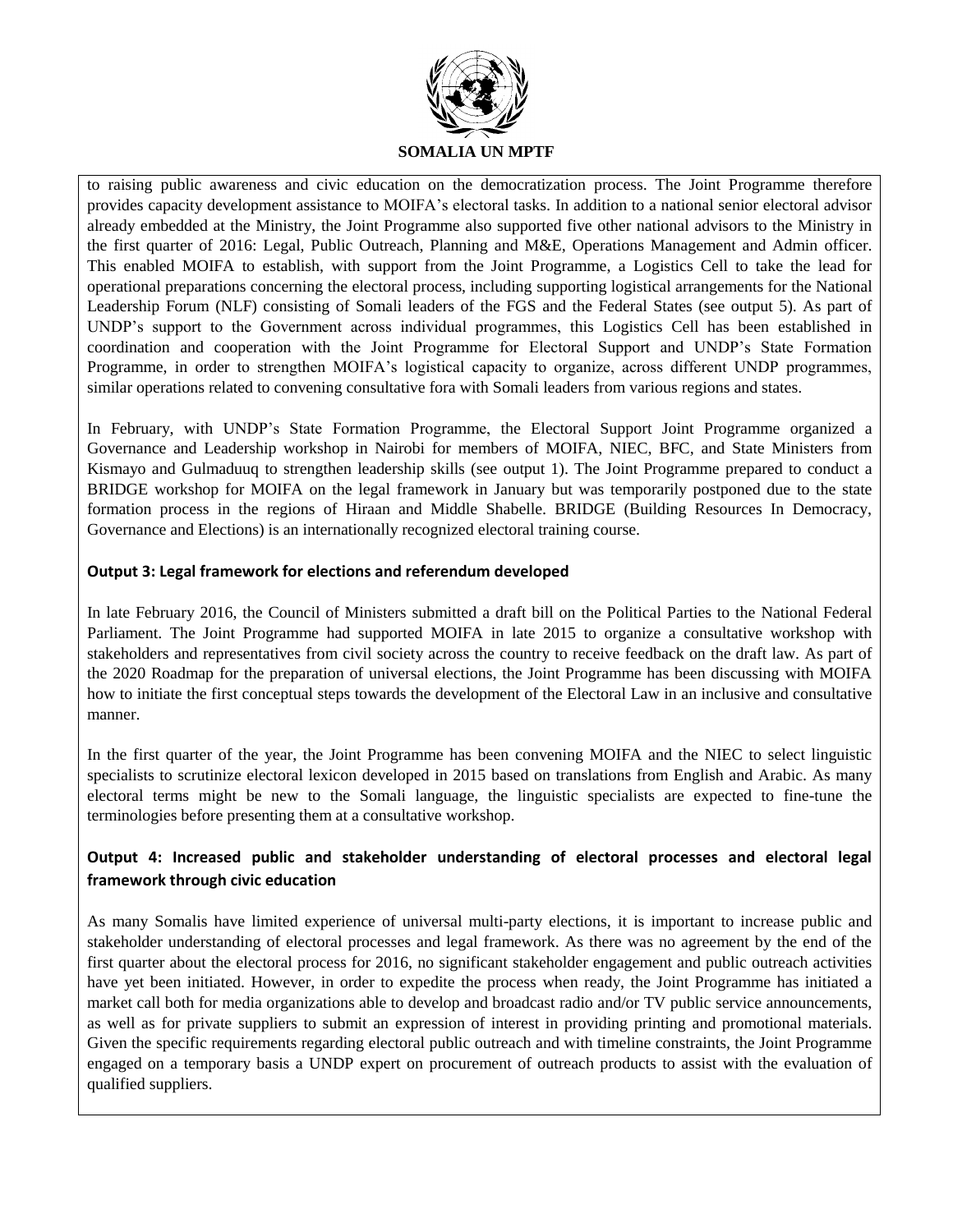

#### **Output 5: Support to the 2016 electoral process**

The nation-wide consultations held in late 2015 and supported by the Joint Programme process had culminated in the adoption of the Mogadishu Declaration of 16 December 2015. The Declaration outlined basic principles and key actions to be taken for agreement on a detailed electoral model, an implementation plan and a political roadmap to deliver universal elections by 2020. Assisting the SRSG and the UN leadership in Somalia, the Joint Programme's support to the continued consultations of the National Leadership Forum (NLF) in January 2016 enabled Somali leaders to further discuss the appropriate model for an abbreviated electoral process in 2016. Subsequent consultations and high-level negotiations held in Kismayo (10-15 January) and the NLF in Mogadishu (25-27 January) did not yield agreement. This resulted in the decision of the FGS on 28 January to adopt an electoral model for the Lower House that includes a 4.5 power-sharing formula between Somalia's clans in the 2016 electoral process, and the establishment of an Upper House based on a fixed number of seats per Federal State<sup>3</sup>. The FGS decision was widely welcomed by international partners and the UN Security Council, as a necessary step to facilitate the timely implementation of the electoral process in 2016. Following outreach by both the FGS and international partners, the FGS and Puntland signed an agreement on 3 April 2016 that paved the way for detailed planning and implementation of the electoral process. When needed the Joint Programme provided operational support to facilitate the NLF through its assistance to the MOIFA Logistics Cell.

In anticipation of a consensus on the 2016 electoral model, the Joint Programme has been undertaking in this reporting period preparatory draft planning in assistance to UN leadership. This relates to issues concerning the implementation the process, including guiding principles and possible measures to ensure and enhance transparency, minimum quota for female representation in both houses, support to draft codes of conduct, and tentative projections with regard to logistical and budgetary requirements. Once the entities responsible for the implementation of the electoral process are established, the Joint Programme will provide them assistance to develop and implement the electoral operations plan.

#### **Other Key Achievements**

 $\overline{\phantom{a}}$ 

In January 2016, the Parliament of Japan officially approved a supplementary budget of 1.2 million USD for electoral support through the UNSOM Trust Fund for Peace and Reconciliation. This budget has been allocated for the development of a permanent front office for the NIEC pending identification of suitable land and the broadcast of radio and TV public service announcements (PSAs) to reach out to the Somali public and inform them of the 2016 process. These activities will be implemented by the UN Integrated Electoral Support Group (IESG) and will complement support provided through the Joint Programme.

#### **Challenges (incl: Delays or Deviations) and Lessons Learnt:**

The biggest challenge faced by the Joint Programme continues to be uncertainty surrounding the modality of the electoral process in 2016. Planning has taken place amidst considerable uncertainty as to the scope, timeframe and extent of the support required. The completion of a comprehensive programme document that lays out the support to the electoral process in 2016 and towards future universal elections is subject to political consensus. A key lesson learnt that has enabled the Joint Programme to succeed in delivering support amid such uncertainty and tight timelines has been to incorporate flexibility in work plans to be able to respond to changing priorities.

 $3$  The 4.5 power-sharing formula between Somali clans refers to the system also used in 2012 to select the current Parliament, based on equal power sharing between the four major clans of Somalia and a 0.5 quota for the remaining minority clans.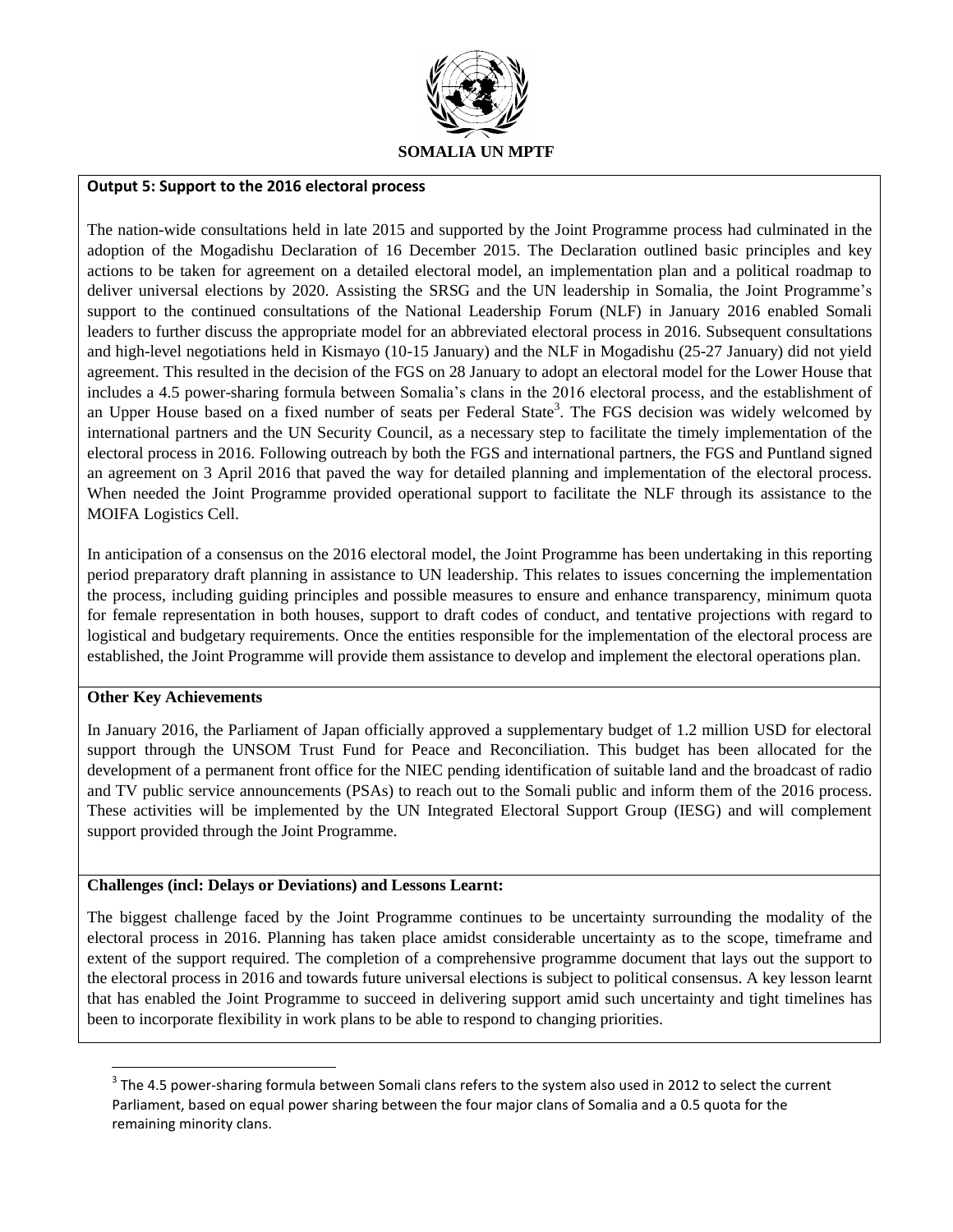

#### **Peacebuilding impact**

After the High-Level Partnership Forum (HPLF) concluded that a "one person one vote" election for 2016 would not be feasible, it was agreed that federal and state leaders would identify through a consultative process the most appropriate electoral model to ensure a transparent political transition in 2016. At the same time, the HPLF underlined a strong expectation not to extend the constitutionally‐mandated term limits of the legislature and executive. For the longer-term, the HLPF strongly affirmed its support towards universal suffrage in 2020 and the need to overcome the existing power‐sharing formula. In this respect, the HLPF underscored the importance of a clear political vision and path to consolidate electoral twin‐track planning and to develop a '2020 Roadmap' in an inclusive and participatory manner, that envisages universal elections supported by a capable NIEC.

The support of the Joint Programme to the twin track focus (2016 electoral process and 2020 roadmap) supports one of the pillars identified in the Peacebuilding and Statebuilding Goal of Inclusive Politics (PSG 1) to "achieve a stable and peaceful federal Somalia through inclusive political processes". In this respect, an electoral process accepted by all for a new Parliament and Government in 2016 would be a significant factor in assessing Somalia's statebuilding process.

### **Looking ahead**

It is expected that the FGS and the State of Puntland will reach an agreement in April on the electoral model and the implementation plan. This will enable the Joint Programme to finalize its full project document covering the entire electoral process in 2016 and the first steps of the 2020 roadmap towards universal elections.

The implementation mechanism of the 2016 electoral process is still subject to endorsement by the Federal Parliament, which is expected to resume its sessions after the recess in early April.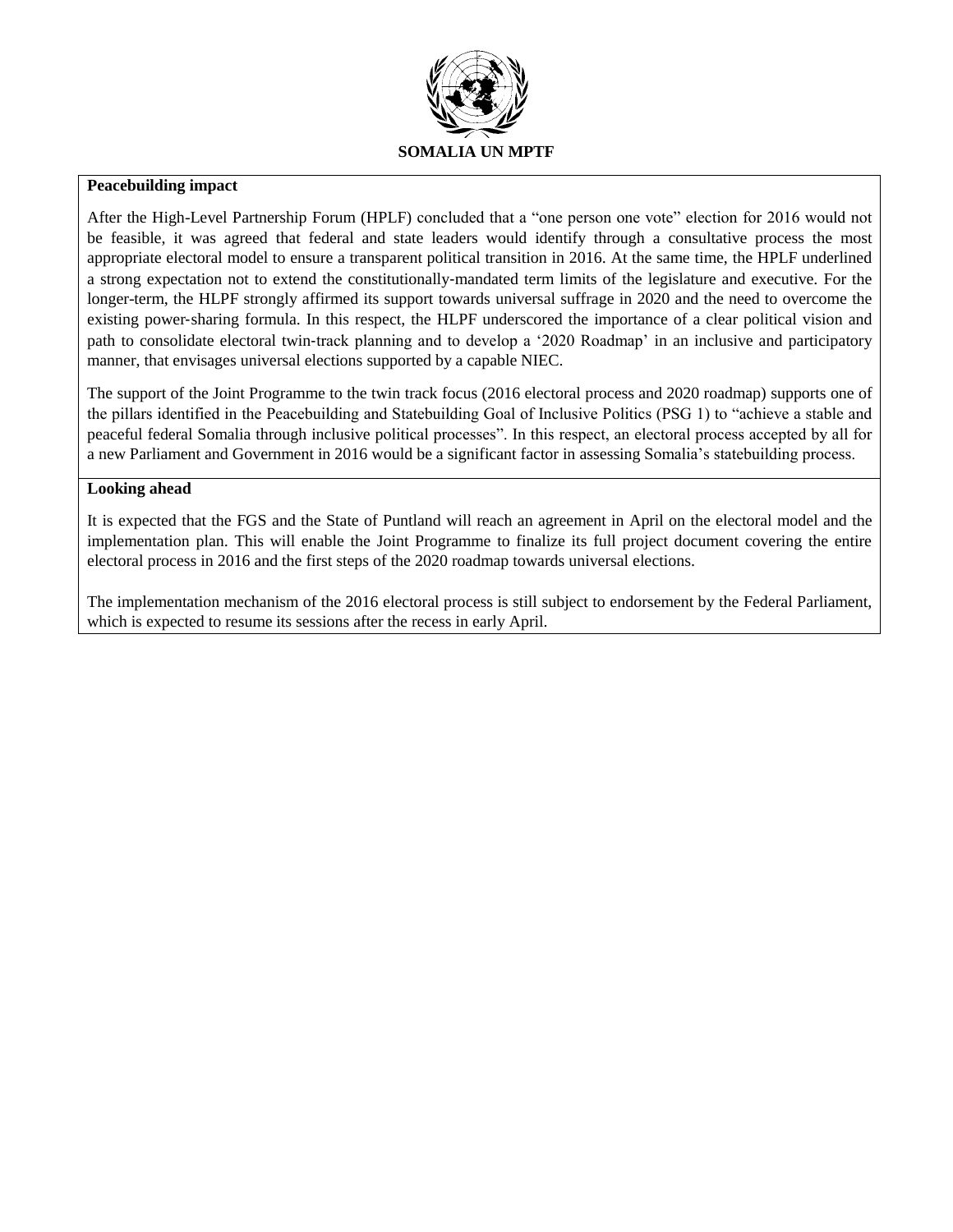

# **ANNEX 1. RISK MANAGEMENT**

This section can be used to update or use the risk logs developed during the project development stage and provide any mitigation measures being undertaken by the project.

| Type of Risk <sup>4</sup> | <b>Description of Risk</b>                                                                                                                                                                                                                    | <b>Mitigating Measures</b>                                                                                                                                                                                                                                                                                                                         |
|---------------------------|-----------------------------------------------------------------------------------------------------------------------------------------------------------------------------------------------------------------------------------------------|----------------------------------------------------------------------------------------------------------------------------------------------------------------------------------------------------------------------------------------------------------------------------------------------------------------------------------------------------|
| Political / Strategic     | There is a risk that the 2016 electoral process will draw attention<br>and resources away from the preparations and capacity<br>development required for universal "one person one vote"<br>elections.                                        | The Joint Programme, with donor agreement, has adopted a<br>twin-track approach to support the 2016 electoral process while<br>simultaneously supporting capacity development and<br>preparations for universal elections and referendum. This<br>includes support for capacity development of the NIEC and<br>development of the legal framework. |
| Political / Strategic     | Delay in reaching agreement on an electoral option for 2016<br>could result in a very compressed timeframe in which to prepare<br>and conduct the electoral process in 2016 prior to the expiration<br>of the term of the Federal Parliament. | UN leadership to continue ongoing high-level engagement with<br>the FGS and regional leaders to ensure the electoral process and<br>implementation plan for 2016 stays on track.                                                                                                                                                                   |
| Security                  | Security conditions adversely impact the frequency with which<br>UN advisers can work closely with MoIFA, NIEC, Parliament and<br>stakeholders.                                                                                               | UN to use alternative means such as videoconferencing or use<br>offices at Villa Nabad to meet with counterparts and<br>stakeholders.<br>The Joint Programme is working with other actors, including<br>agencies, programmes and projects that support the Somali                                                                                  |
|                           |                                                                                                                                                                                                                                               | Police and Defence Forces to establish a security framework for<br>the 2016 electoral process.                                                                                                                                                                                                                                                     |
| Finance                   | Long-term sustainability of electoral processes in Somalia could<br>become an issue if the NIEC does not receive sufficient funding<br>through the government budget and is dependent on<br>international funding.                            | The Joint Programme works together with the NIEC, donor<br>partners and other stakeholders to include an adequate budget<br>for the NIEC in the Government's annual budget.                                                                                                                                                                        |

 4 Environmental; Financial; Operational; Organizational; Political; Regulatory; Security; Strategic; Other.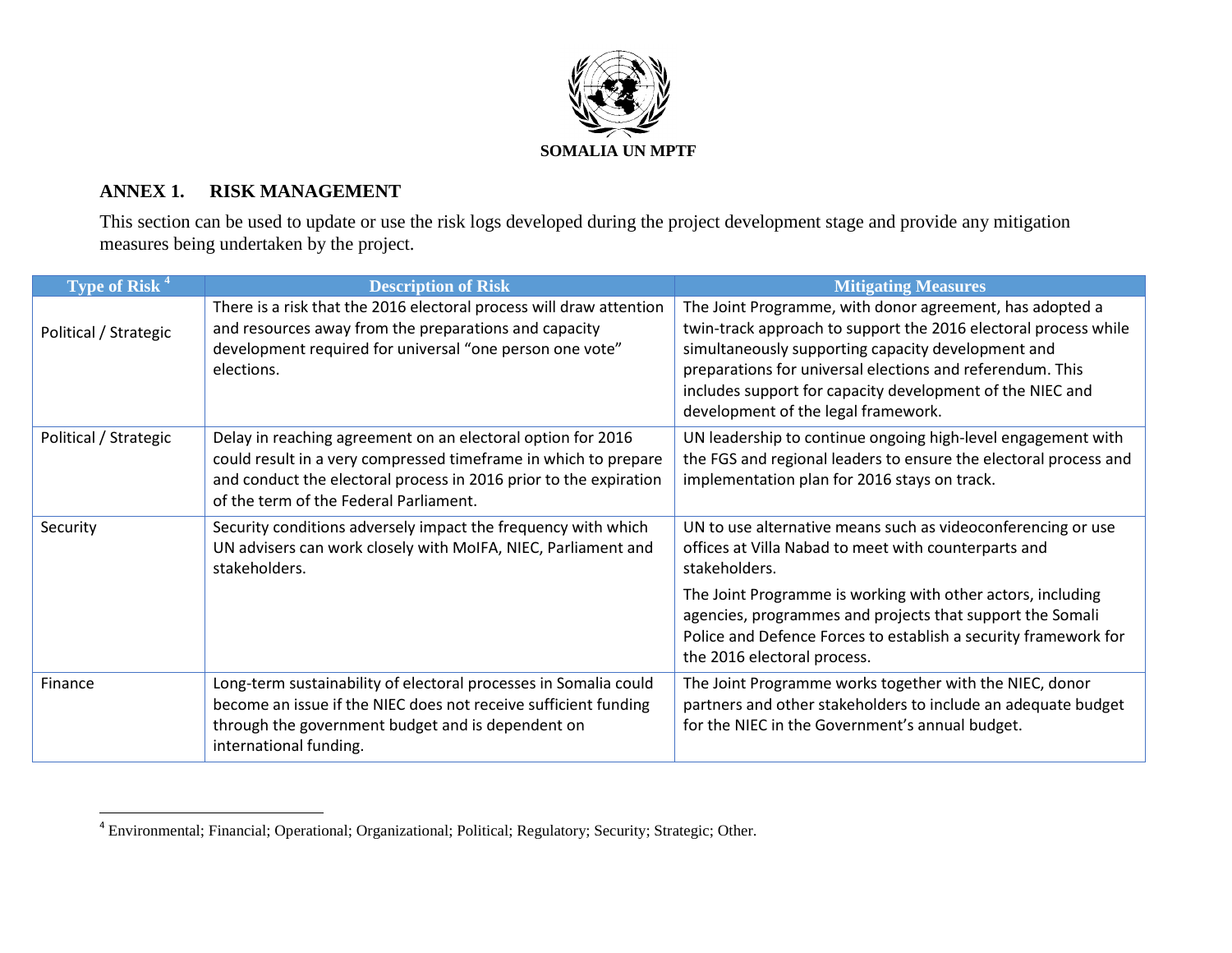

# **ANNEX 2. MONITORING AND OVERSIGHT ACTIVITIES**

| <b>Monitoring Activity</b> | <b>Date</b>                                                    | <b>Description &amp; Comments</b>                                                                                                                                                  | <b>Key Findings / Recommendations</b>                                                |
|----------------------------|----------------------------------------------------------------|------------------------------------------------------------------------------------------------------------------------------------------------------------------------------------|--------------------------------------------------------------------------------------|
| Programme Board Meeting    | 28 March<br>2016 (virtual<br>$meeting-$<br>email<br>exchanges) | Request for one month no-cost extension of the JP<br>in anticipation of a comprehensive project<br>document covering the entire year of 2016 and the<br>upcoming electoral process | The JP's no-cost extension has been approved by the<br>donor partners until 30 April |
| NIEC and MOIFA site visits | Jan-March<br>2016                                              | Follow-up on implementation of LOAs with MOIFA<br>and NIEC as well as on use of delivered materials                                                                                | Continuous capacity development support with site<br>visits remains recommended      |
|                            |                                                                |                                                                                                                                                                                    |                                                                                      |